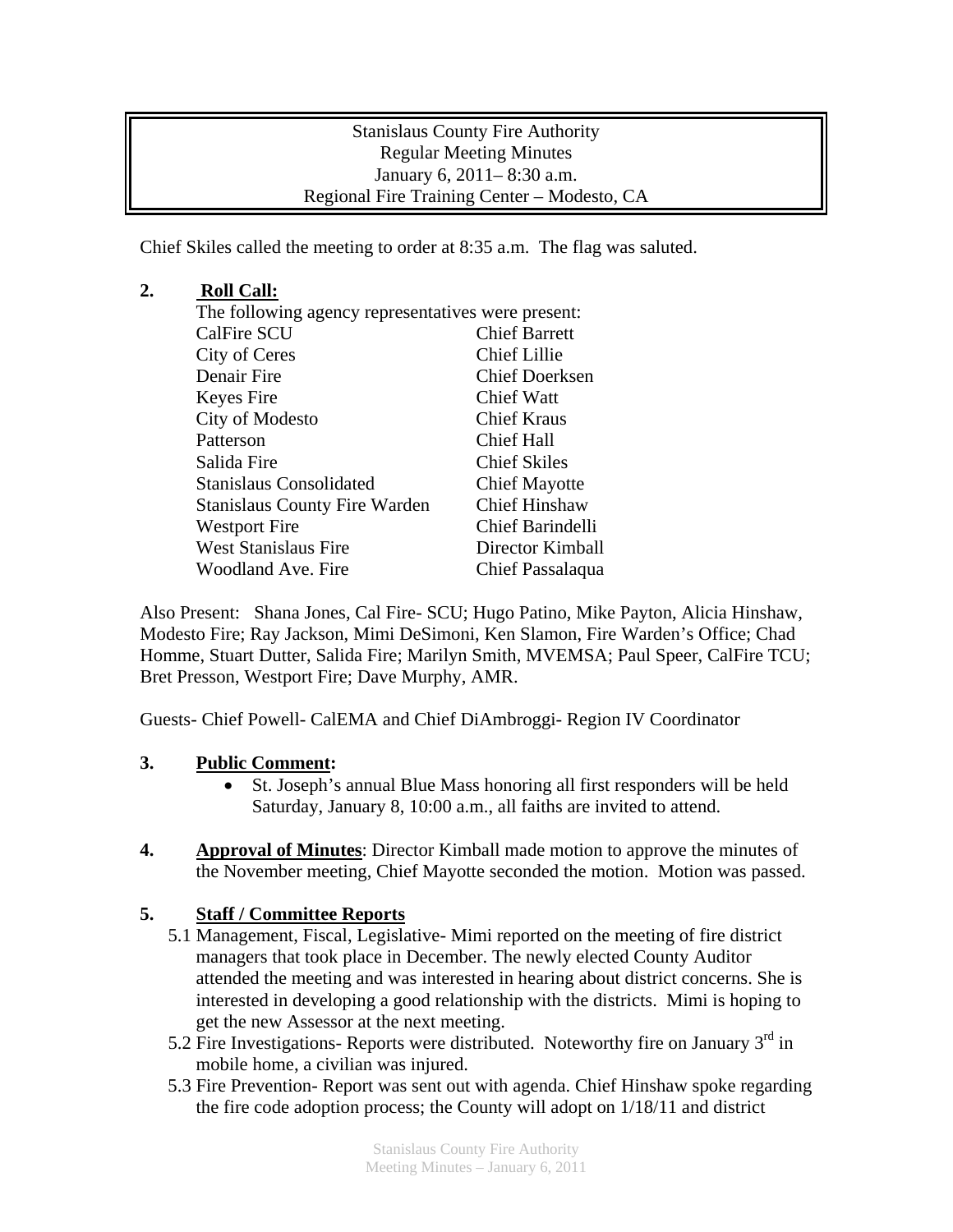codes will be considered on January 25th. He has met with all the Supervisors to explain the Code, and the additional requirements by districts. He encouraged all districts to be there to support the ratification of their codes when they are presented.

- 5.4 Fire Communications- Chad went over items in his report including narrow banding. That has been a very time-consuming project over the last month.
- 5.5 Fire Training- Stuart reported on classes coming up. Turlock is hosting a leadership class; flyers were available. Chief Jackson discussed an S-430 class and other certified courses coming up. Courses were chosen with the objective of creating an incident management team within the County. These courses are being funded through Home-Land Security grant funding with Cal-Fire instructors teaching many of the classes.
- 5.6 EMS Alicia presented the Exposure Reporting Binder that has been developed. Funding for the binders will be discussed at the Chief's meeting. There are several Exposure Reporting training opportunities scheduled in February

## **6. Agenda Items**

- **6.1 CAD Project-** Chief Hinshaw reported that the technical team has reported to the executive team that there are still issues with the mobile component and they don't think the system is stable enough to go live. Until they are completely confident in the system, they will postpone the date. Chad thought it would be a month or two. The mobile client has to be installed on all the MDCs which will take him a couple of weeks. A quantity order will be made for the new map books. Salida Fire will be the central point of contact for the order. P.O.s need to be issued and sent to Salida Fire by January  $17<sup>th</sup>$ .
- **6.2 State Fire and Rescue Mutual Aid-** Chief DiAmbroggi addressed a new document the state has issued regarding mutual aid. This document replaced what used to be called the "Seven Points of Light." Much of the same language is in the new document. It outlines the mutual-aid system, and how the system will be used. Chief Powell discussed some of the specifics. All local resources must be exhausted before requests are made, unless you already have agreements with the State. Requests will be made of the closest available resources, regardless of whose resources they are. (They could be federal resources). You cannot use outside resources and send yours home, and you must support them logistically. There must be an imminent threat to life and property. Chief Hinshaw questioned whether the Operational Area Coordinator would be made aware if there is a cost when the request is placed. The answer was not clear, although the Region Coordinator said that there would certainly be conversation at the time the order was made if there was going to be a cost. Chief Skiles noted that it is important that all agencies become signatory to the State Master Mutual Aid Agreement. Chief Powell encouraged all agencies to attend the Cal EMA workshop on January 20<sup>th</sup> at the CalEMA headquarters.
- **6.3 AB 1648 Jeffries Bill-** DMV notified Salida that they needed to prepare for the new requirements. DMV has backed off of testing for firefighter endorsements. They are leaving it to the agencies to test their people themselves. This will leave the agency with the responsibility and liability for certifying their drivers. Chief